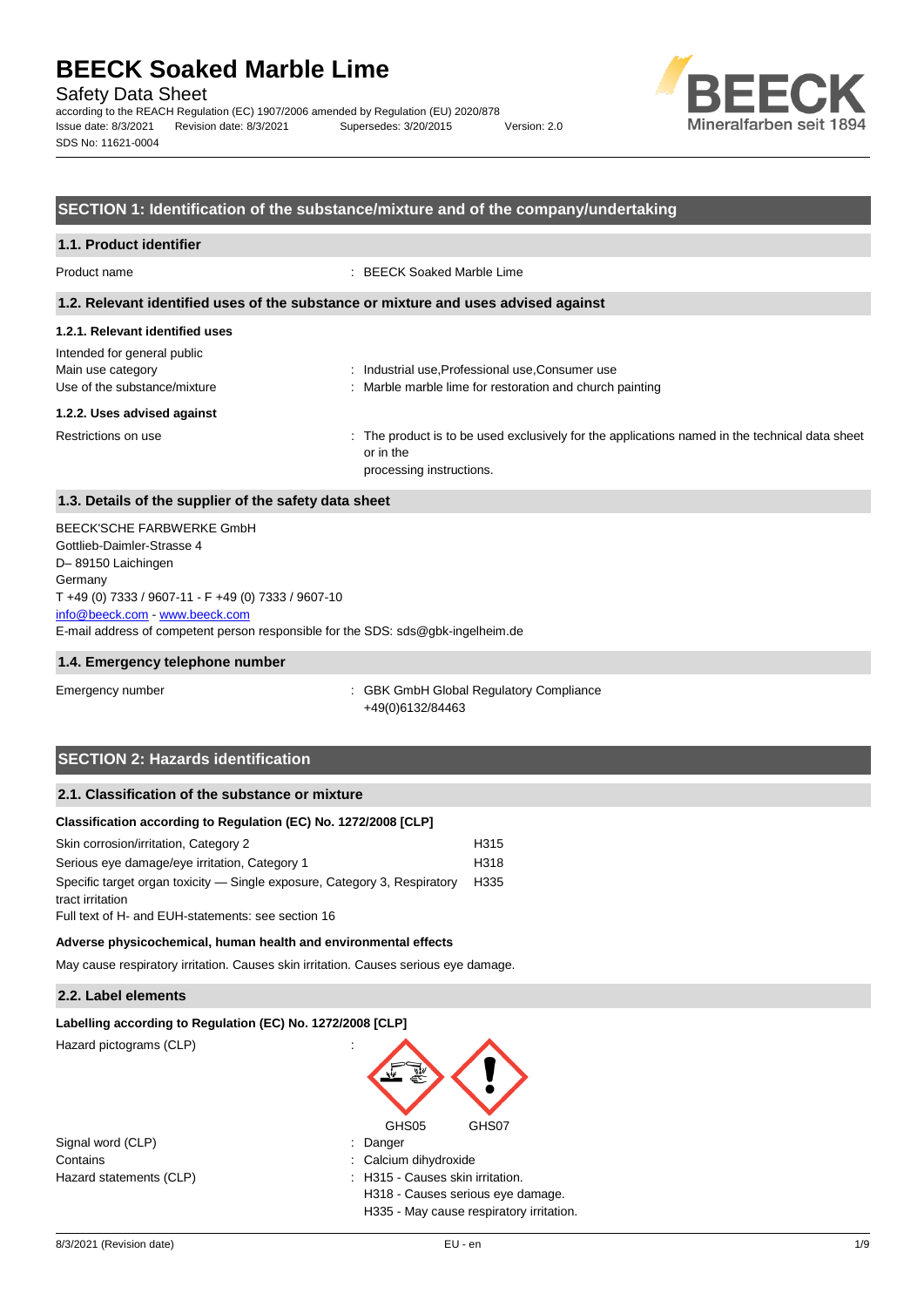Safety Data Sheet

according to the REACH Regulation (EC) 1907/2006 amended by Regulation (EU) 2020/878 SDS No: 11621-0004



| Precautionary statements (CLP)               | : P102 - Keep out of reach of children.<br>P280 - Wear eye protection, face protection, protective gloves.<br>P304+P340 - IF INHALED: Remove person to fresh air and keep comfortable for breathing.<br>P310 - Immediately call a doctor, a POISON CENTER.<br>P405 - Store locked up. |
|----------------------------------------------|---------------------------------------------------------------------------------------------------------------------------------------------------------------------------------------------------------------------------------------------------------------------------------------|
| Child-resistant fastening<br>Tactile warning | P501 - Dispose of contents and container to in accordance with local and national<br>regulations.<br>: Not applicable<br>: Not applicable                                                                                                                                             |

## **2.3. Other hazards**

No additional information available

## **SECTION 3: Composition/information on ingredients**

#### **3.1. Substances**

Not applicable

#### **3.2. Mixtures**

| <b>Name</b>                                                                   | <b>Product identifier</b>                                                 | %              | <b>Classification according to</b><br>Regulation (EC) No. 1272/2008<br><b>ICLPI</b> |
|-------------------------------------------------------------------------------|---------------------------------------------------------------------------|----------------|-------------------------------------------------------------------------------------|
| Calcium dihydroxide<br>Substance with a Community workplace exposure<br>limit | CAS-No.: 1305-62-0<br>EC-No.: 215-137-3<br>REACH-no: 01-2119475151-<br>45 | $\geq 30 - 60$ | Skin Irrit. 2, H315<br>Eye Dam. 1, H318<br>STOT SE 3, H335                          |

Full text of H- and EUH-statements: see section 16

| <b>SECTION 4: First aid measures</b>                                                                           |                                                                                                                                                         |
|----------------------------------------------------------------------------------------------------------------|---------------------------------------------------------------------------------------------------------------------------------------------------------|
| 4.1. Description of first aid measures                                                                         |                                                                                                                                                         |
| First-aid measures general                                                                                     | : Call a poison center or a doctor if you feel unwell.                                                                                                  |
| First-aid measures after inhalation                                                                            | : Remove person to fresh air and keep comfortable for breathing. Call a poison center or a<br>doctor if you feel unwell.                                |
| First-aid measures after skin contact                                                                          | : Wash skin with plenty of water. Take off contaminated clothing. If skin irritation occurs: Get<br>medical advice/attention.                           |
| First-aid measures after eye contact                                                                           | : Rinse cautiously with water for several minutes. Remove contact lenses, if present and easy<br>to do. Continue rinsing. Call a physician immediately. |
| First-aid measures after ingestion                                                                             | : Call a poison center or a doctor if you feel unwell.                                                                                                  |
| 4.2. Most important symptoms and effects, both acute and delayed                                               |                                                                                                                                                         |
| Symptoms/effects after inhalation<br>Symptoms/effects after skin contact<br>Symptoms/effects after eye contact | : May cause respiratory irritation.<br>: Irritation.<br>Serious damage to eyes.                                                                         |

#### **4.3. Indication of any immediate medical attention and special treatment needed**

Treat symptomatically.

| <b>SECTION 5: Firefighting measures</b> |                                                  |
|-----------------------------------------|--------------------------------------------------|
| 5.1. Extinguishing media                |                                                  |
| Suitable extinguishing media            | : Water spray. Dry powder. Foam. Carbon dioxide. |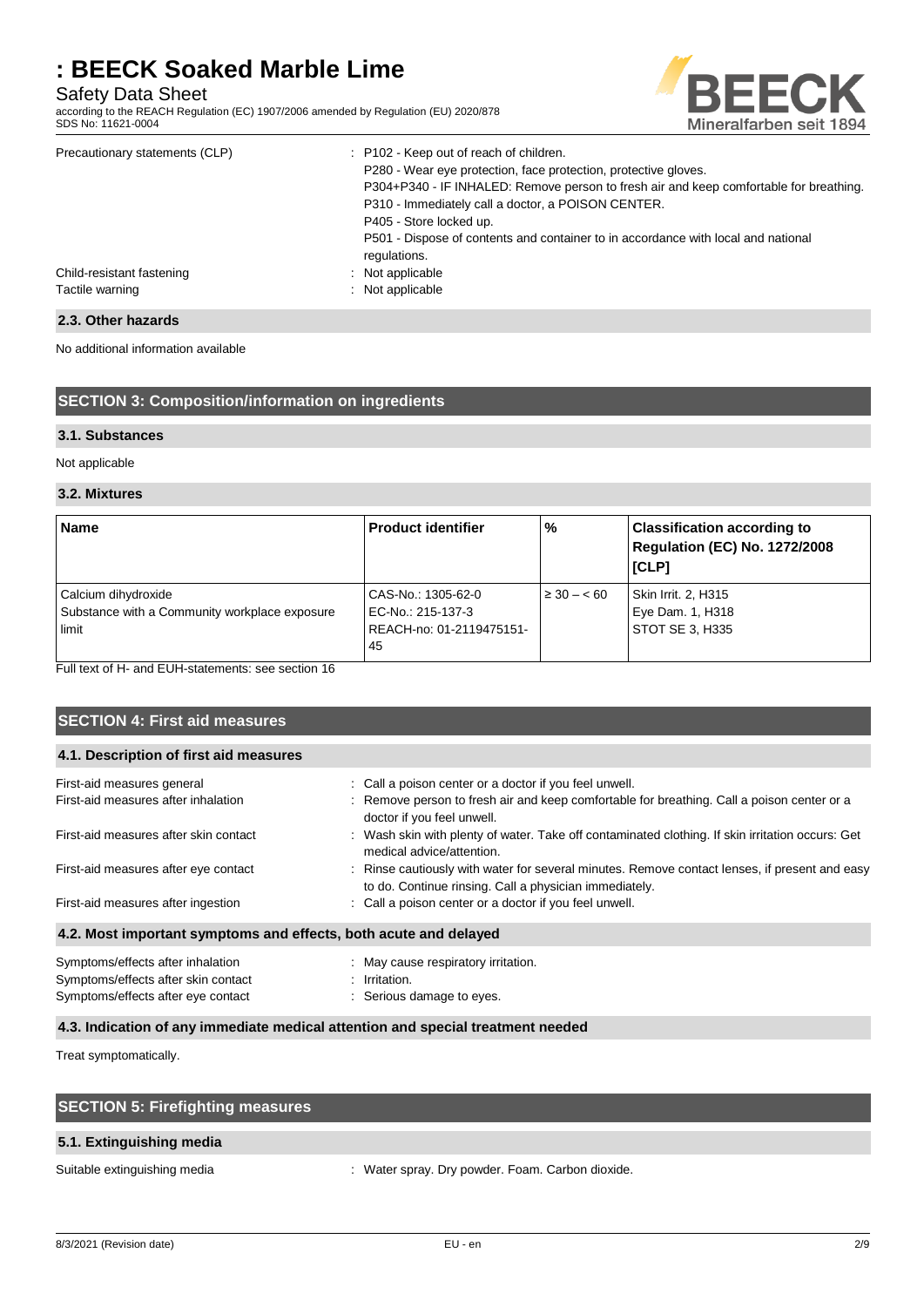Safety Data Sheet

according to the REACH Regulation (EC) 1907/2006 amended by Regulation (EU) 2020/878 SDS No: 11621-0004



#### **5.2. Special hazards arising from the substance or mixture**

| Hazardous decomposition products in case of fire |  | Toxic fumes may be released. |
|--------------------------------------------------|--|------------------------------|
|--------------------------------------------------|--|------------------------------|

#### **5.3. Advice for firefighters**

Protection during firefighting **intervaluance**: Do not attempt to take action without suitable protective equipment. Self-contained breathing apparatus. Complete protective clothing.

## **SECTION 6: Accidental release measures**

| 6.1. Personal precautions, protective equipment and emergency procedures |                                                                                                                                                                |  |  |  |
|--------------------------------------------------------------------------|----------------------------------------------------------------------------------------------------------------------------------------------------------------|--|--|--|
| 6.1.1. For non-emergency personnel                                       |                                                                                                                                                                |  |  |  |
| Emergency procedures                                                     | : Ventilate spillage area. Avoid breathing spray, Vapours, mist. Avoid contact with skin and<br>eyes.                                                          |  |  |  |
| 6.1.2. For emergency responders                                          |                                                                                                                                                                |  |  |  |
| Protective equipment                                                     | : Do not attempt to take action without suitable protective equipment. For further information<br>refer to section 8: "Exposure controls/personal protection". |  |  |  |
| 6.2. Environmental precautions                                           |                                                                                                                                                                |  |  |  |
| Avoid release to the environment.                                        |                                                                                                                                                                |  |  |  |
| 6.3. Methods and material for containment and cleaning up                |                                                                                                                                                                |  |  |  |
| Methods for cleaning up<br>Other information                             | : Take up liquid spill into absorbent material.<br>: Dispose of materials or solid residues at an authorized site.                                             |  |  |  |

## **6.4. Reference to other sections**

For further information refer to section 13.

| <b>SECTION 7: Handling and storage</b>                            |                                                                                                                                                                  |  |
|-------------------------------------------------------------------|------------------------------------------------------------------------------------------------------------------------------------------------------------------|--|
| 7.1. Precautions for safe handling                                |                                                                                                                                                                  |  |
| Precautions for safe handling                                     | : Use only outdoors or in a well-ventilated area. Avoid breathing Vapours, spray, mist. Avoid<br>contact with skin and eyes. Wear personal protective equipment. |  |
| Hygiene measures                                                  | : Wash contaminated clothing before reuse. Do not eat, drink or smoke when using this<br>product. Always wash hands after handling the product.                  |  |
| 7.2. Conditions for safe storage, including any incompatibilities |                                                                                                                                                                  |  |
| Storage conditions                                                | : Store locked up. Store in a well-ventilated place. Keep container tightly closed. Keep cool.                                                                   |  |

#### **7.3. Specific end use(s)**

See Section 1.

## **SECTION 8: Exposure controls/personal protection**

## **8.1. Control parameters**

### **8.1.1 National occupational exposure and biological limit values**

| Calcium dihydroxide (1305-62-0)                           |                                           |  |
|-----------------------------------------------------------|-------------------------------------------|--|
| <b>EU - Indicative Occupational Exposure Limit (IOEL)</b> |                                           |  |
| Local name                                                | Calcium dihydroxide                       |  |
| <b>IOEL TWA</b>                                           | 1 mg/m <sup>3</sup> (Respirable fraction) |  |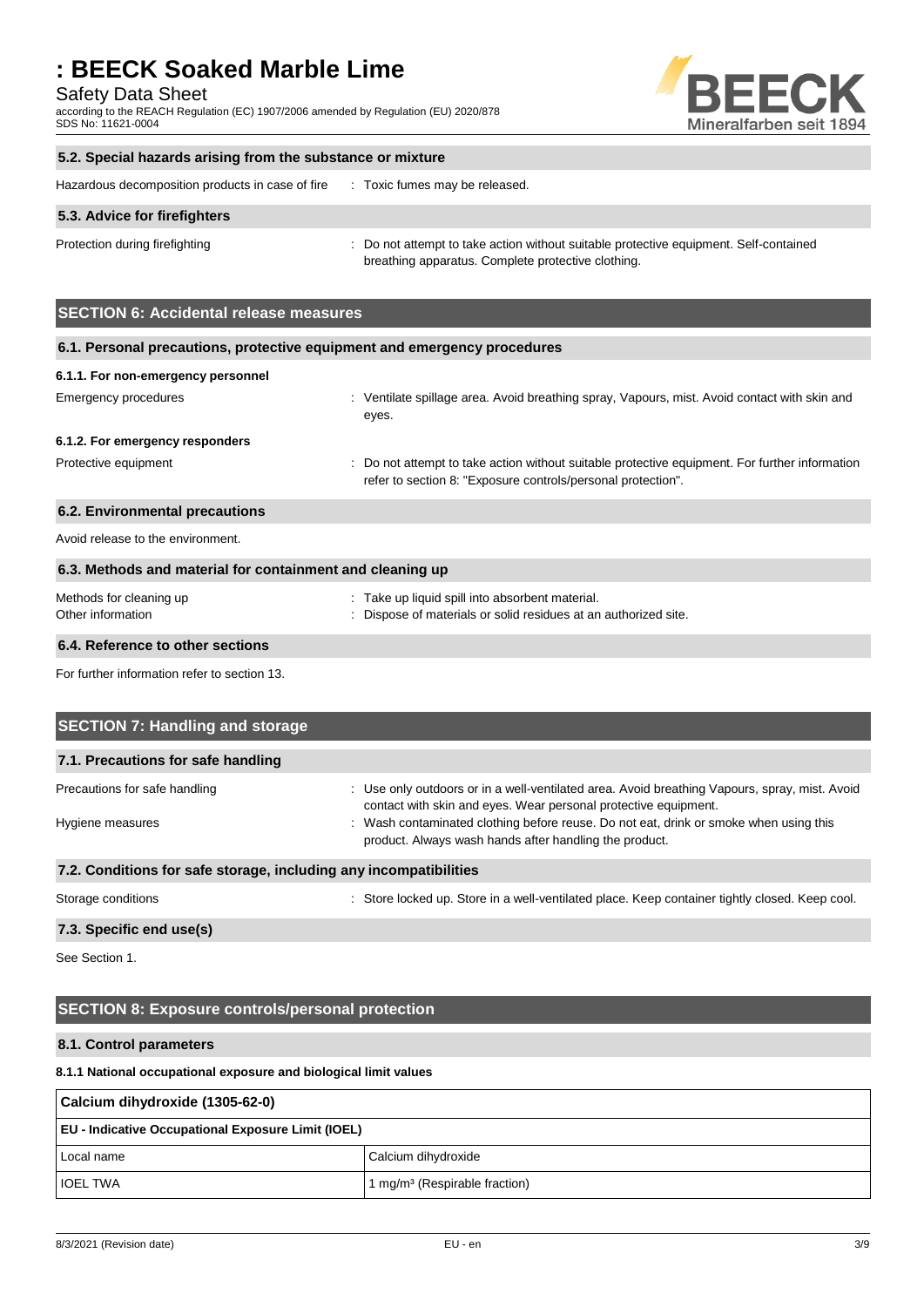## Safety Data Sheet

according to the REACH Regulation (EC) 1907/2006 amended by Regulation (EU) 2020/878 SDS No: 11621-0004



#### **Calcium dihydroxide (1305-62-0)**

| <b>IOEL STEL</b>     | 4 mg/m <sup>3</sup> (Respirable fraction) |
|----------------------|-------------------------------------------|
| Regulatory reference | COMMISSION DIRECTIVE (EU) 2017/164        |

#### **8.1.2. Recommended monitoring procedures**

No additional information available **8.1.3. Air contaminants formed**

No additional information available

#### **8.1.4. DNEL and PNEC**

No additional information available

#### **8.1.5. Control banding**

No additional information available

**8.2. Exposure controls**

#### **8.2.1. Appropriate engineering controls**

#### **Appropriate engineering controls:**

Ensure good ventilation of the work station.

#### **8.2.2. Personal protection equipment**

#### **Personal protective equipment symbol(s):**



#### **8.2.2.1. Eye and face protection**

**Eye protection:** Safety glasses

#### **8.2.2.2. Skin protection**

**Skin and body protection:** Wear suitable protective clothing

**Hand protection:** Protective gloves

#### **8.2.2.3. Respiratory protection**

#### **Respiratory protection:**

In case of insufficient ventilation, wear suitable respiratory equipment

#### **8.2.2.4. Thermal hazards**

No additional information available

#### **8.2.3. Environmental exposure controls**

#### **Environmental exposure controls:**

Avoid release to the environment.

## **SECTION 9: Physical and chemical properties**

#### **9.1. Information on basic physical and chemical properties**

| Physical state  | : Liguid        |
|-----------------|-----------------|
| Colour          | : White.        |
| Odour           | : Mild.         |
| Odour threshold | : Not available |
| Melting point   | : Not available |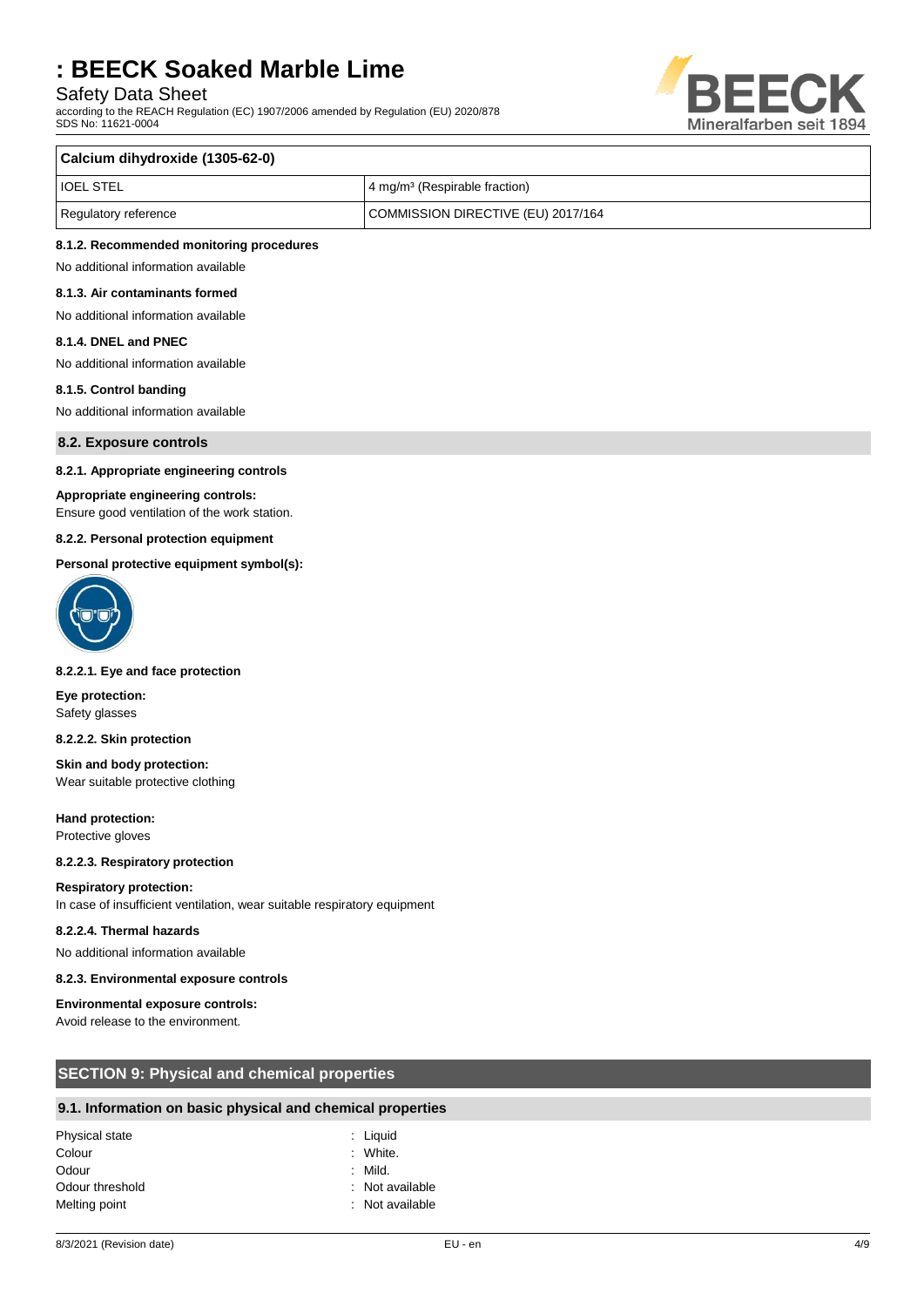## Safety Data Sheet

according to the REACH Regulation (EC) 1907/2006 amended by Regulation (EU) 2020/878 SDS No: 11621-0004



| Freezing point                                  | Not available       |
|-------------------------------------------------|---------------------|
| Boiling point                                   | Not available       |
| Flammability                                    | Not applicable      |
| <b>Explosive limits</b>                         | Not available       |
| Lower explosive limit (LEL)                     | Not available       |
| Upper explosive limit (UEL)                     | Not available       |
| Flash point                                     | Not available       |
| Auto-ignition temperature                       | Not available       |
| Decomposition temperature                       | Not available       |
| рH                                              | 11                  |
| Viscosity, kinematic                            | Not available       |
| Viscosity, dynamic                              | 1200 mPa s ISO 2555 |
| Solubility                                      | Not available       |
| Partition coefficient n-octanol/water (Log Kow) | Not available       |
| Vapour pressure                                 | Not available       |
| Vapour pressure at 50 °C                        | Not available       |
| Density                                         | 1.27 $q/cm^3$       |
| Relative density                                | Not available       |
| Relative vapour density at 20 °C                | Not available       |
| Particle size                                   | Not applicable      |
| Particle size distribution                      | Not applicable      |
| Particle shape                                  | Not applicable      |
| Particle aspect ratio                           | Not applicable      |
| Particle aggregation state                      | Not applicable      |
| Particle agglomeration state                    | Not applicable      |
| Particle specific surface area                  | Not applicable      |
| Particle dustiness                              | Not applicable      |
|                                                 |                     |

### **9.2. Other information**

#### **9.2.1. Information with regard to physical hazard classes**

No additional information available

### **9.2.2. Other safety characteristics**

No additional information available

## **SECTION 10: Stability and reactivity**

#### **10.1. Reactivity**

The product is non-reactive under normal conditions of use, storage and transport.

### **10.2. Chemical stability**

Stable under normal conditions.

#### **10.3. Possibility of hazardous reactions**

No dangerous reactions known under normal conditions of use.

#### **10.4. Conditions to avoid**

None under recommended storage and handling conditions (see section 7).

#### **10.5. Incompatible materials**

No additional information available

#### **10.6. Hazardous decomposition products**

Under normal conditions of storage and use, hazardous decomposition products should not be produced.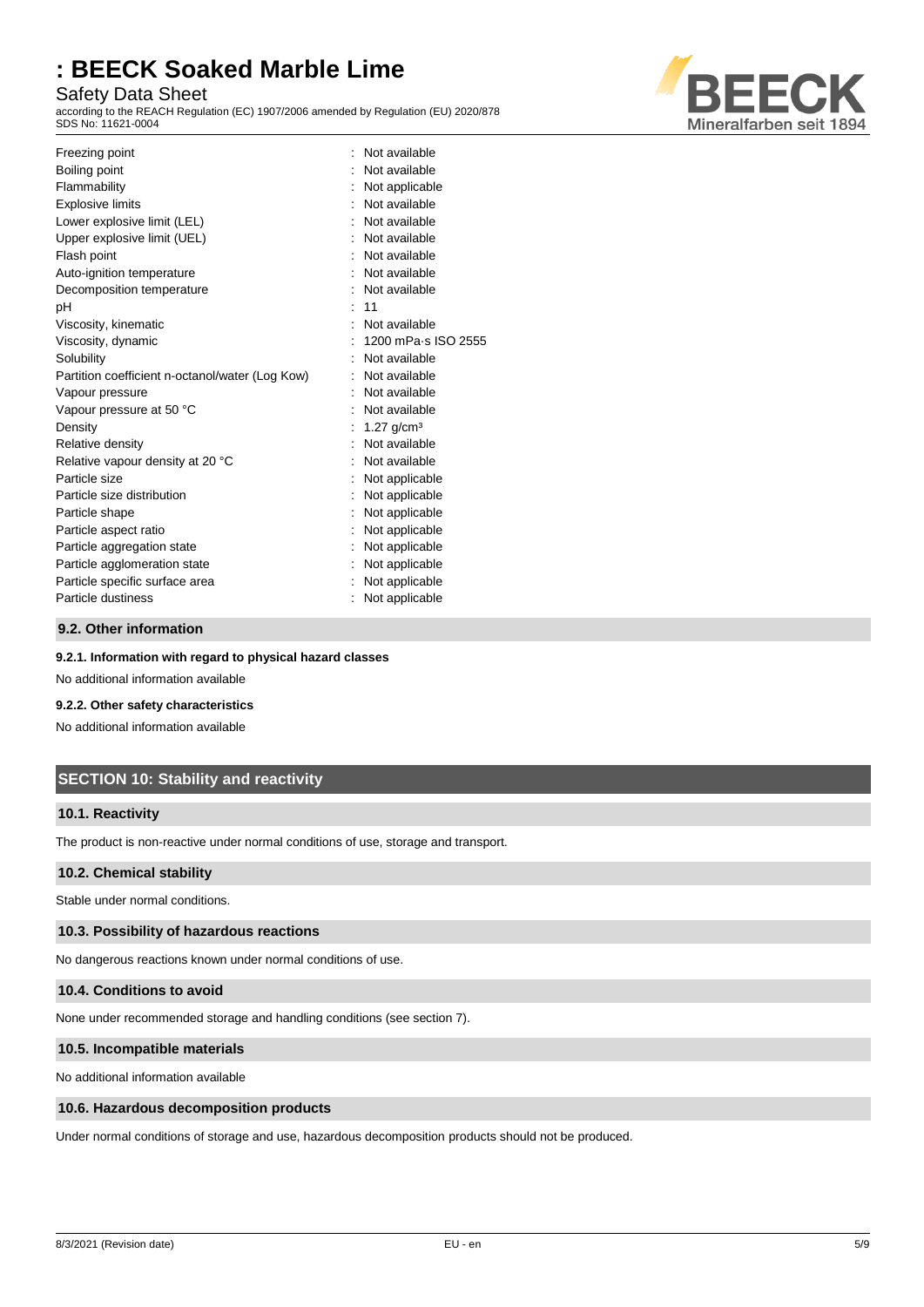Safety Data Sheet

according to the REACH Regulation (EC) 1907/2006 amended by Regulation (EU) 2020/878 SDS No: 11621-0004



## **SECTION 11: Toxicological information**

### **11.1. Information on hazard classes as defined in Regulation (EC) No 1272/2008**

| Acute toxicity (oral)             | Not classified                    |
|-----------------------------------|-----------------------------------|
| Acute toxicity (dermal)           | : Not classified                  |
| Acute toxicity (inhalation)       | : Not classified                  |
| Skin corrosion/irritation         | : Causes skin irritation.         |
|                                   | pH: 11                            |
| Serious eye damage/irritation     | : Causes serious eye damage.      |
|                                   | pH: 11                            |
| Respiratory or skin sensitisation | : Not classified                  |
| Germ cell mutagenicity            | : Not classified                  |
| Carcinogenicity<br>÷.             | Not classified                    |
| Reproductive toxicity<br>÷.       | Not classified                    |
| STOT-single exposure              | May cause respiratory irritation. |
| Calcium dihydroxide (1305-62-0)   |                                   |
| STOT-single exposure              | May cause respiratory irritation. |
| STOT-repeated exposure<br>÷       | Not classified                    |
| Aspiration hazard<br>÷            | Not classified                    |

## **11.2. Information on other hazards**

No additional information available

| <b>SECTION 12: Ecological information</b>                                                                                                        |                                                                                                                                                                    |
|--------------------------------------------------------------------------------------------------------------------------------------------------|--------------------------------------------------------------------------------------------------------------------------------------------------------------------|
| 12.1. Toxicity                                                                                                                                   |                                                                                                                                                                    |
| Ecology - general<br>Hazardous to the aquatic environment, short-term<br>(acute)<br>Hazardous to the aquatic environment, long-term<br>(chronic) | : The product is not considered harmful to aquatic organisms nor to cause long-term adverse<br>effects in the environment.<br>: Not classified<br>: Not classified |
| 12.2. Persistence and degradability                                                                                                              |                                                                                                                                                                    |
| No additional information available                                                                                                              |                                                                                                                                                                    |
| 12.3. Bioaccumulative potential                                                                                                                  |                                                                                                                                                                    |
| No additional information available                                                                                                              |                                                                                                                                                                    |
| 12.4. Mobility in soil                                                                                                                           |                                                                                                                                                                    |
| No additional information available                                                                                                              |                                                                                                                                                                    |
| 12.5. Results of PBT and vPvB assessment                                                                                                         |                                                                                                                                                                    |
| No additional information available                                                                                                              |                                                                                                                                                                    |
| 12.6. Endocrine disrupting properties                                                                                                            |                                                                                                                                                                    |
| No additional information available                                                                                                              |                                                                                                                                                                    |
| 12.7. Other adverse effects                                                                                                                      |                                                                                                                                                                    |
| No additional information available                                                                                                              |                                                                                                                                                                    |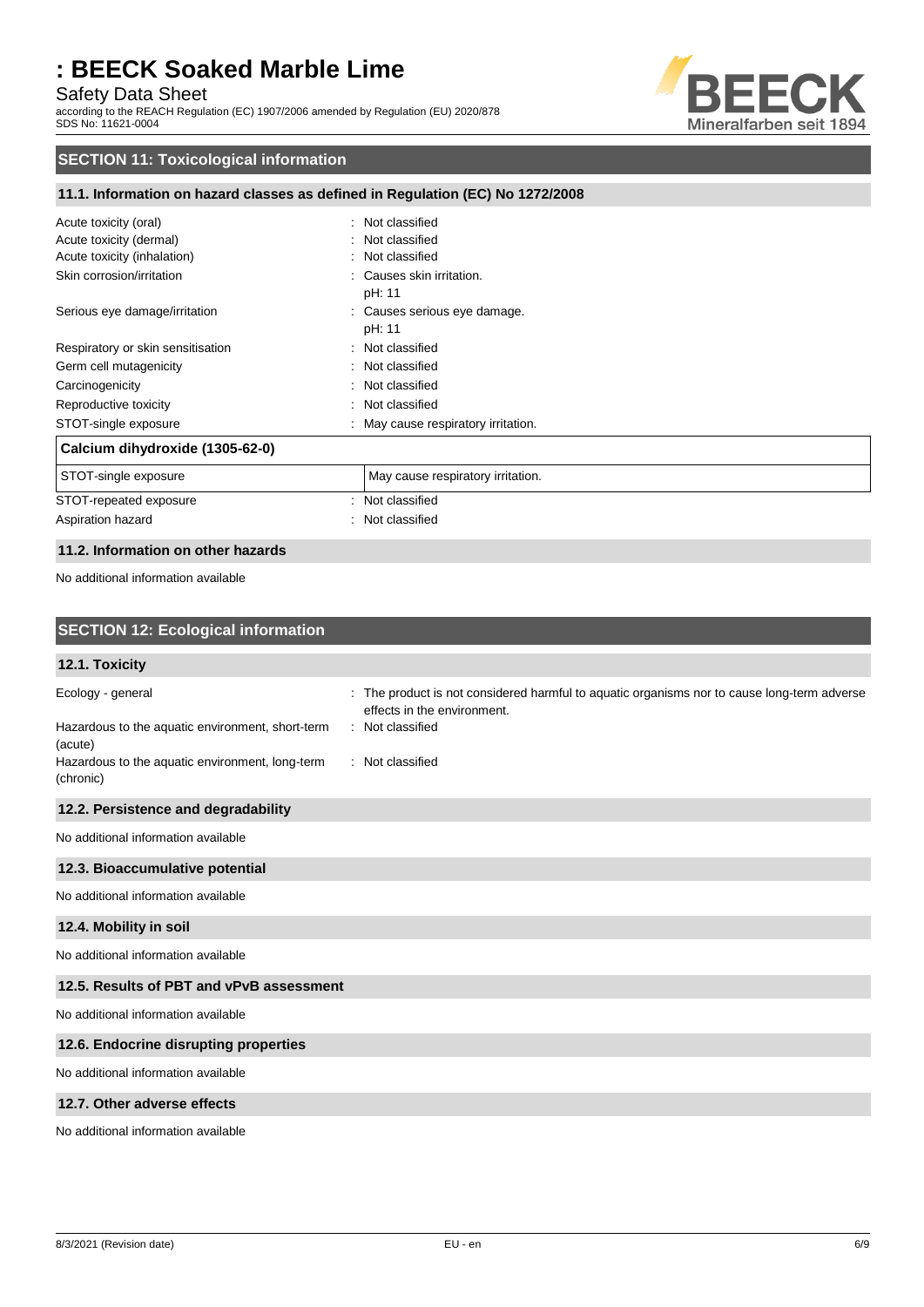## Safety Data Sheet

according to the REACH Regulation (EC) 1907/2006 amended by Regulation (EU) 2020/878 SDS No: 11621-0004



## **SECTION 13: Disposal considerations**

### **13.1. Waste treatment methods**

Waste treatment methods : Dispose of contents/container in accordance with licensed collector's sorting instructions. European List of Waste (LoW) code : 08 01 12 - waste paint and varnish other than those mentioned in 08 01 11

## **SECTION 14: Transport information**

| In accordance with ADR / IMDG / IATA / ADN / RID |               |               |               |               |
|--------------------------------------------------|---------------|---------------|---------------|---------------|
| <b>ADR</b>                                       | <b>IMDG</b>   | <b>IATA</b>   | <b>ADN</b>    | <b>RID</b>    |
| 14.1. UN number or ID number                     |               |               |               |               |
| Not regulated                                    | Not regulated | Not regulated | Not regulated | Not regulated |
| 14.2. UN proper shipping name                    |               |               |               |               |
| Not regulated                                    | Not regulated | Not regulated | Not regulated | Not regulated |
| 14.3. Transport hazard class(es)                 |               |               |               |               |
| Not regulated                                    | Not regulated | Not regulated | Not regulated | Not regulated |
| 14.4. Packing group                              |               |               |               |               |
| Not regulated                                    | Not regulated | Not regulated | Not regulated | Not regulated |
| 14.5. Environmental hazards                      |               |               |               |               |
| Not regulated                                    | Not regulated | Not regulated | Not regulated | Not regulated |
| No supplementary information available           |               |               |               |               |

#### **14.6. Special precautions for user**

#### **Overland transport**

Not regulated

#### **Transport by sea**

Not regulated

## **Air transport**

Not regulated

## **Inland waterway transport**

Not regulated

**Rail transport** Not regulated

### **14.7. Maritime transport in bulk according to IMO instruments**

Not applicable

## **SECTION 15: Regulatory information**

#### **15.1. Safety, health and environmental regulations/legislation specific for the substance or mixture**

## **15.1.1. EU-Regulations**

Contains no REACH substances with Annex XVII restrictions Contains no substance on the REACH candidate list Contains no REACH Annex XIV substances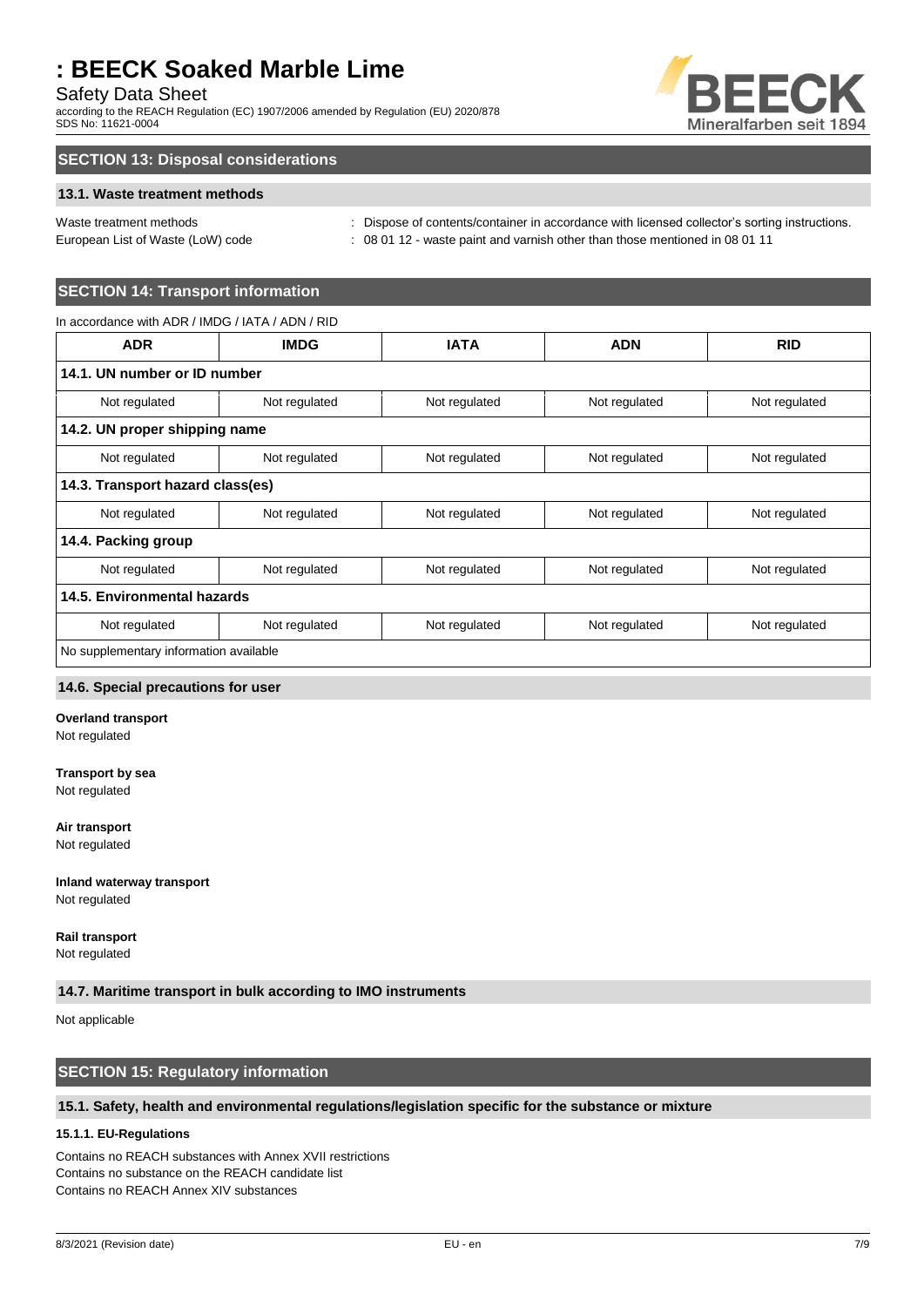## Safety Data Sheet

according to the REACH Regulation (EC) 1907/2006 amended by Regulation (EU) 2020/878 SDS No: 11621-0004



Contains no substance subject to Regulation (EU) No 649/2012 of the European Parliament and of the Council of 4 July 2012 concerning the export and import of hazardous chemicals.

Contains no substance subject to Regulation (EU) No 2019/1021 of the European Parliament and of the Council of 20 June 2019 on persistent organic pollutants

Contains no substance subject to Regulation (EU) 2019/1148 of the European Parliament and of the Council of 20 June 2019 on the marketing and use of explosives precursors.

#### **15.1.2. National regulations**

No additional information available

#### **15.2. Chemical safety assessment**

No chemical safety assessment has been carried out

## **SECTION 16: Other information**

|              | <b>Abbreviations and acronyms:</b>                                                              |  |  |
|--------------|-------------------------------------------------------------------------------------------------|--|--|
| <b>ADN</b>   | European Agreement concerning the International Carriage of Dangerous Goods by Inland Waterways |  |  |
| <b>ADR</b>   | European Agreement concerning the International Carriage of Dangerous Goods by Road             |  |  |
| ATE          | <b>Acute Toxicity Estimate</b>                                                                  |  |  |
| <b>BCF</b>   | <b>Bioconcentration factor</b>                                                                  |  |  |
| <b>BLV</b>   | Biological limit value                                                                          |  |  |
| <b>BOD</b>   | Biochemical oxygen demand (BOD)                                                                 |  |  |
| COD          | Chemical oxygen demand (COD)                                                                    |  |  |
| <b>DMEL</b>  | Derived Minimal Effect level                                                                    |  |  |
| <b>DNEL</b>  | Derived-No Effect Level                                                                         |  |  |
| EC-No.       | European Community number                                                                       |  |  |
| EC50         | Median effective concentration                                                                  |  |  |
| EN           | European Standard                                                                               |  |  |
| <b>IARC</b>  | International Agency for Research on Cancer                                                     |  |  |
| <b>IATA</b>  | International Air Transport Association                                                         |  |  |
| <b>IMDG</b>  | International Maritime Dangerous Goods                                                          |  |  |
| LC50         | Median lethal concentration                                                                     |  |  |
| LD50         | Median lethal dose                                                                              |  |  |
| LOAEL        | Lowest Observed Adverse Effect Level                                                            |  |  |
| <b>NOAEC</b> | No-Observed Adverse Effect Concentration                                                        |  |  |
| <b>NOAEL</b> | No-Observed Adverse Effect Level                                                                |  |  |
| <b>NOEC</b>  | No-Observed Effect Concentration                                                                |  |  |
| OECD         | Organisation for Economic Co-operation and Development                                          |  |  |
| OEL          | Occupational Exposure Limit                                                                     |  |  |
| <b>PBT</b>   | Persistent Bioaccumulative Toxic                                                                |  |  |
| <b>PNEC</b>  | <b>Predicted No-Effect Concentration</b>                                                        |  |  |
| <b>RID</b>   | Regulations concerning the International Carriage of Dangerous Goods by Rail                    |  |  |
| <b>SDS</b>   | Safety Data Sheet                                                                               |  |  |
| <b>STP</b>   | Sewage treatment plant                                                                          |  |  |